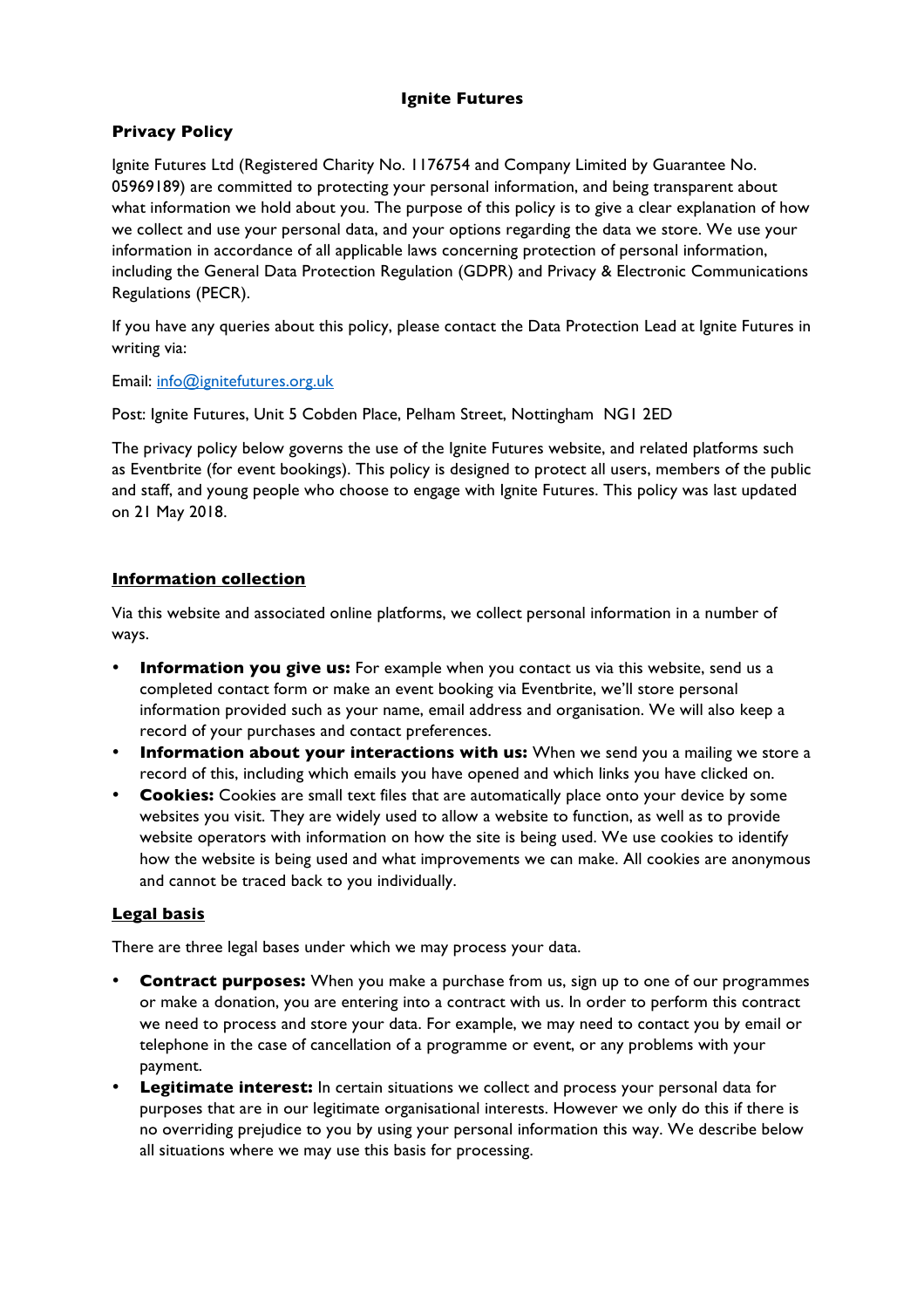• **With your explicit consent:** For any situations where the two bases above are not appropriate, we will instead ask for your explicit consent before using your personal information in that specific situation.

### **Marketing communications**

We aim to communicate with you about the work that we do in ways that you find relevant, timely and respectful. To do this we use data that we have stored about you, such as your organisation or what events, projects or programmes you have booked for in the past, as well as any contact preferences you may have told us about.

We use our legitimate organisational interest as the legal basis for communications by post or email with relevant business contacts, including those working in the voluntary, cultural and education sectors. In the case of postal mailings, you may object to receiving these at any time using the contact details at the end of this policy. In the case of email, we will give you an opportunity to opt out in every email that we send you, or you can do so by emailing info@ignitefutures.org.uk.

### **Other processing activities**

In addition to marketing communications, we also process personal information in the following ways that are within our legitimate organisational interests:

- We may analyse data we hold about you to ensure that the content and timing of communications that we send you are as relevant to you as possible.
- We may analyse data we hold about you in order to identify and prevent fraud.
- In order to improve our website, we may analyse information about how you use it and the content that you interact with.

In all of the above cases we will always keep your rights, freedoms and interests at the forefront to ensure they are not overridden by our own interests. You have the right to object to any of this processing at any time. If you wish to do this, please use the contact details at the end of this policy. Please bear in mind that if you object this may affect our ability to carry out tasks above that are for your benefit.

## **Third parties**

Beyond the platforms identified above, we will never share your data with third parties without requesting explicit permission before doing so.

## **Security of your personal information**

We will put in place appropriate safeguards (both in terms of our procedures and the technology we use) to keep your personal information as secure as possible. We will ensure that any third parties we use for processing your personal information do the same.

## **Maintaining your personal information**

If there are aspects of your record that are inaccurate or that you would like to remove, please use the contact details at the end of this page.

Any objection you make to processing of your data, such as unsubscribing from email marketing, will be stored against your record on our system so that we can comply with your requests.

We will only store your personal information for as long as necessary for each process, and you can ask for your information to be deleted at any point by emailing info@ignitefutures.org.uk